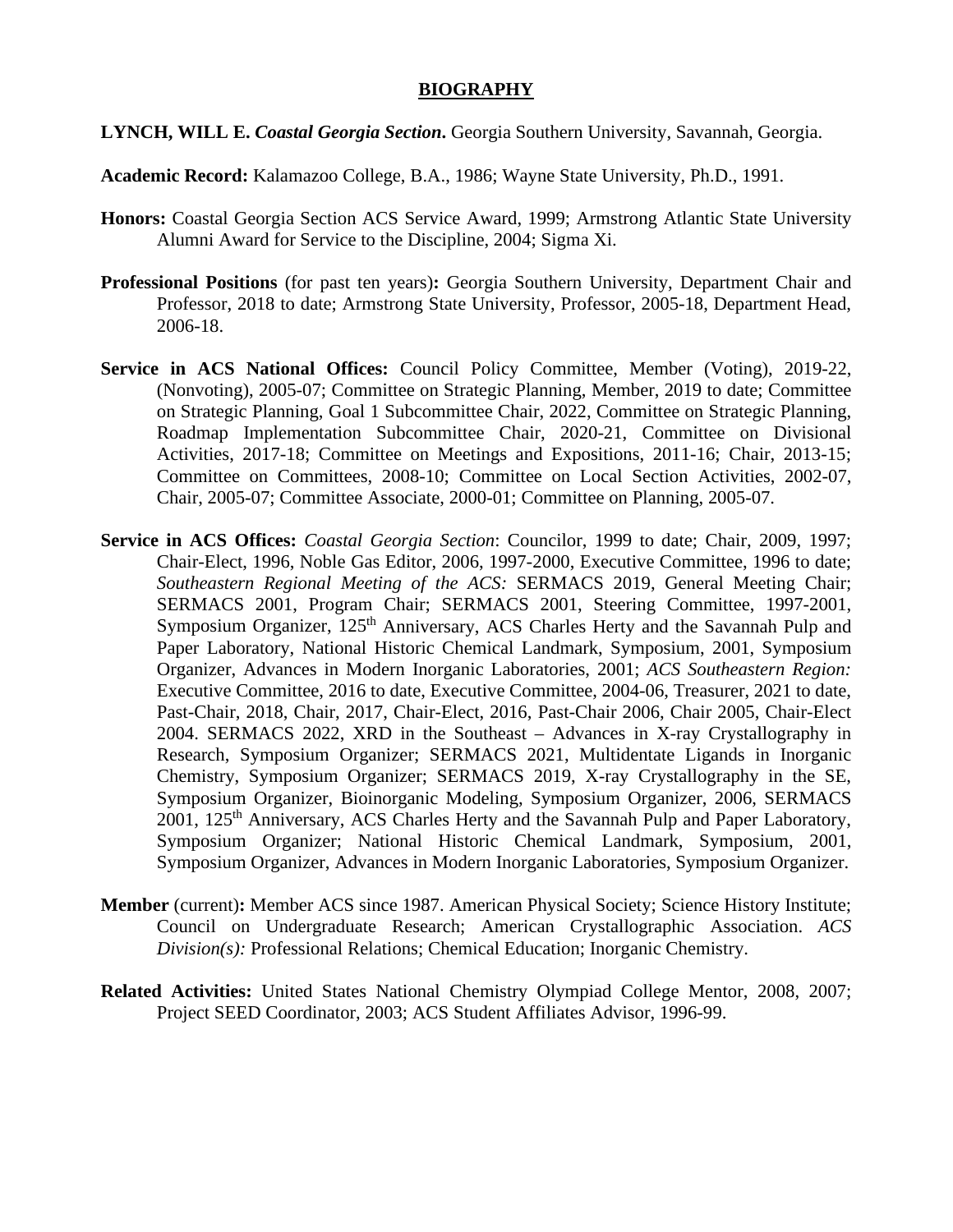## **STATEMENT Dr. Will E. Lynch**

I remember 1984 and the CERM / GLRM joint regional meeting like it was yesterday. This was my first real exposure to the chemical enterprise and the American Chemical Society (ACS). The meeting was located in Kalamazoo and my undergraduate research mentor encouraged me to volunteer and attend the meeting even though I had barely started my research activities. I recall thinking about the diversity of the projects and how there was a big chemical world out there that was really cool, and I wanted to be a bigger part of it. So started my affair with the American Chemical Society, chemistry in general and my volunteer work for the Society.

What I have gained from my participation in the Society as a member, volunteer and researcher is incalculable. Friends, skills, leadership, knowledge, listening, decision-making, colleagues, and the infamous record of the longest time ever reporting out for the Committee on Meeting and Expositions on the podium at Council.

For the past 146 years, since our founding, the American Chemical Society has provided chemists the backbone of support necessary to grow professionally as their scientific home. Over the years our journals, membership programs and services have set the standard for every other scientific society in the world. Today our Society must continue to be nimble and evolve with the everchanging needs of our members, profession, and information technologies.

I am proud of my Society and its work on Diversity, Equity, Inclusion and Respect. This includes the recent adoption of Goal 5 in our strategic plan: Embrace and Advance Inclusion in Chemistry. However, we still have much work to focus on to ensure that we are an open and inclusive Society. We, as a Society must be the light and the leader in our profession and community. Grassroots units, staff and the Board must all find was to improve access for everyone who wants a seat at the laboratory bench. We must advocate for new and enhanced pathways and support for our membership to engage on this issue including mechanisms within the Society to break down all barriers that exist.

One strength of ACS is the outstanding publication and meeting infrastructure; we must continue to enhance the quality and diversity of these activities. As science continues to mature, we must continue to expand our interactions across traditional chemical disciplines as well as across other scientific professions. We need to engage in greater dialogue with materials scientists, our molecular and cellular colleagues, and others working in the physical, electronic, optical, and biological communities. Our focus should be laser sharp and build on our strength in information technology to continue to be a world leader.

Another strength of ACS is that we give community to our members and practitioners. Community is critical to the success of the society. One challenging aspect of this concept is to work hard to ensure our chemists re-engage in community after coming out of the pandemic and the ACS must provide many varied ways, such as through local section events, professional and technical meetings, and technology-based activities.

We must examine closely how to engage tomorrow's chemists as well as the practitioners who are not members. We have long had a strong and vibrant Student Affiliate program in ACS. Unfortunately, far too many young chemists and practitioners—many of whom are or will be in our